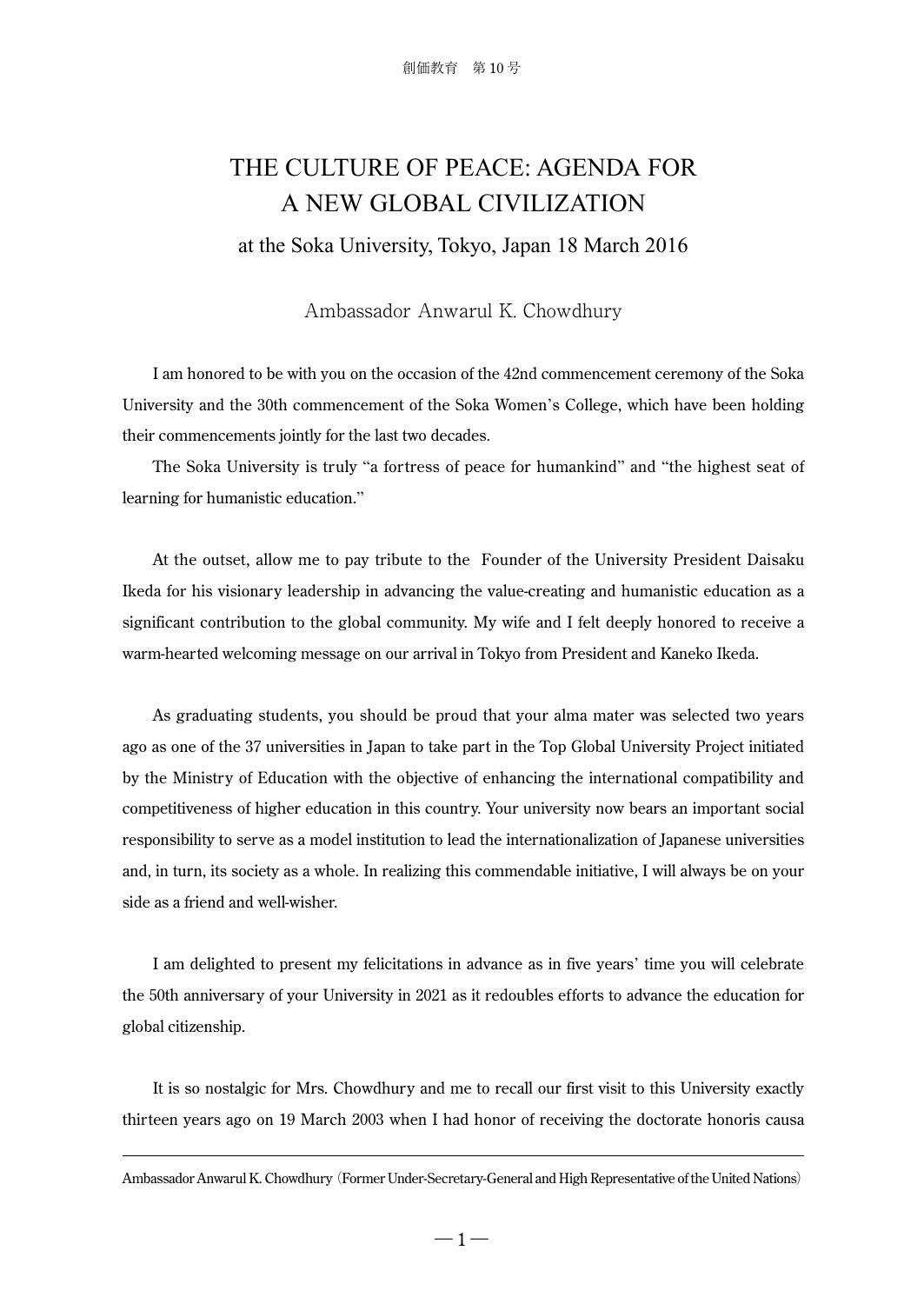## THE CULTURE OF PEACE: AGENDA FOR A NEW GLOBAL CIVILIZATION

and presenting the keynote address at the University's commencement. The current visit marks the tenth year since my last visit in 2006 when President Ikeda personally handed over to me the Proposal for UN Reforms authored by him for transmission to United Nations Secretary-General Kofi Annan.

Today is a day of significant achievement, a day of celebration for nearly 2600 graduating students. You have put your energies to good use and honed your talents. You are seeing the rewards of your hard work. You have been particularly privileged as your learning prepared you well to be concerned and compassionate citizens with a global perspective in today's interdependent and interconnected world.

My very warm congratulations to each one of you.

I would also like to congratulate the women and men who gave their best to help you attain your best - the dedicated educators and administrators of the Soka University. Here I pay a special tribute to the wise stewardship of University President Yoshihisa Baba. And I join all of you in thanking the people whose love and sacrifice made this day possible – your supportive parents and guardians. Let us give them all whole-hearted recognition.

As the graduating students, you are honored and privileged to be empowered by the spirit of the Founder of your University. President Ikeda's own life is a brilliant manifestation of his wholehearted dedication and commitment to the good of humanity. His universal call to us all "to sow the seeds of peace throughout the world" and his own contribution to the promotion of the culture of peace have earned our deep admiration and gratitude.

Recognizing the challenging realities of the present day world, President Ikeda has focused on the need for promoting the culture of peace - peace through dialogue - peace through non-violence. His profound reiteration that "the use of the hard power of military force never produces real stability" should invariably be a guiding principle for the world powers and their leaders.

I recall President Ikeda's unshakable faith in the United Nations, expressed to me in our dialogues and communications over the years, underscoring that to protect the United Nations is to protect our nations, ourselves, our children, and our future. I know of no one who has highlighted the role and responsibility of our world body so consistently, relentlessly and substantively for such a long period of time. More significantly, he has evolved a consistent philosophy of support and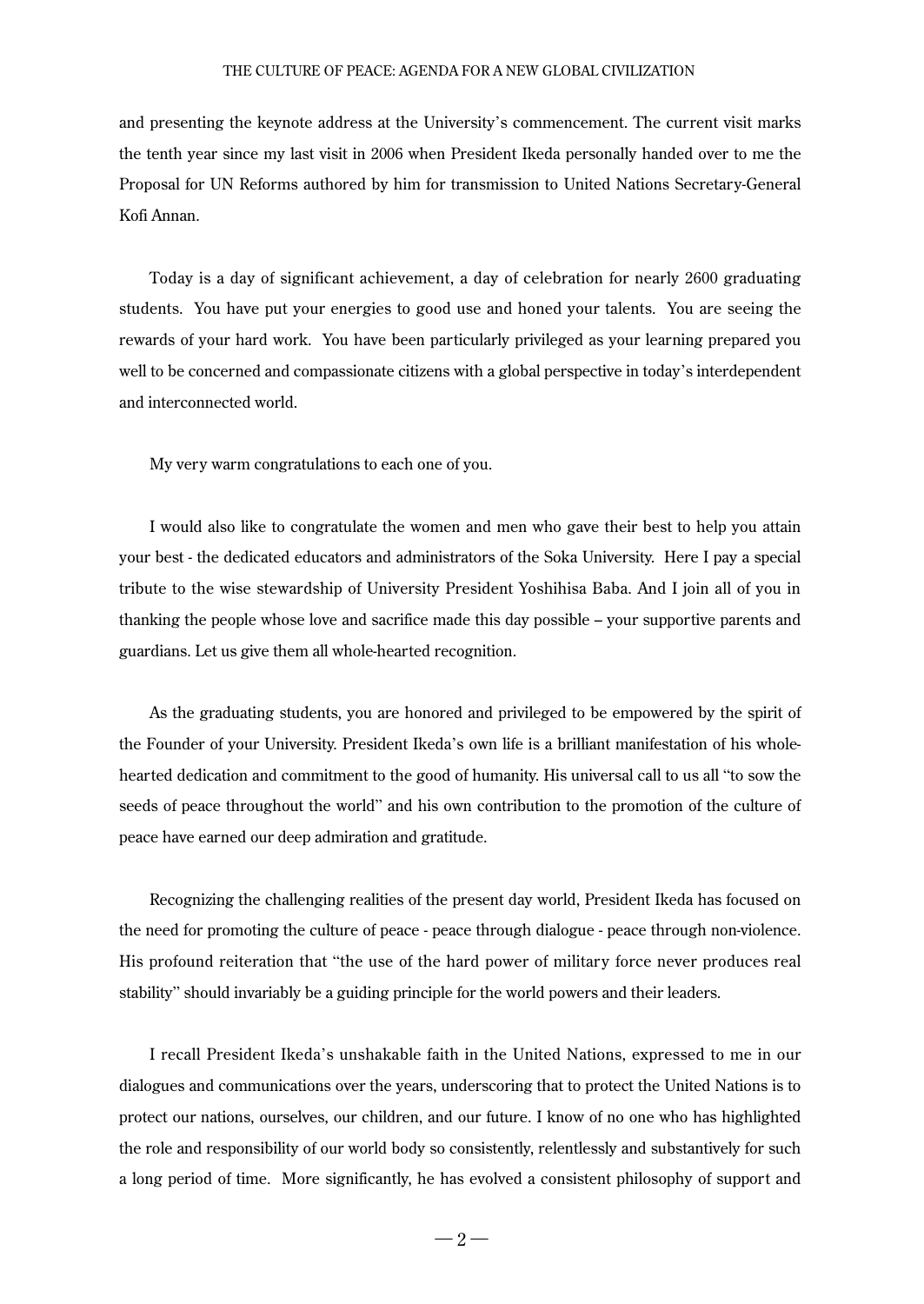encouragement for multilateralism with the UN system at its core. We feel truly proud of that.

President Ikeda's continued and unrelenting support to the United Nations and its principles and objectives as reflected in his Peace Proposals since 1983 has received appreciative recognition from all parts of the world. I had the honor of chairing the launch at the UN headquarters of his milestone publication "A Forum for Peace" in 2014. The distinctiveness of this compendium of his thirty annual proposals stands out when we find that these not only relate to humanity as a whole but are relevant for the good of every one of us as individuals.

President Ikeda has highlighted empowerment of people as a major element in building the culture of peace and very eloquently emphasized the emergence of women in leading the way for that. In his 2010 Peace Proposal, on the occasion of the 10th anniversary of the historic UN Security Council Resolution 1325 on "Women and Peace and Security" which I had honor to initiate in March 2000, he had stressed the importance of women's equal participation in all efforts for peace and security.

I call upon all of you – women and men – to work together with sincerity and determination to make the equality and empowerment of women, who constitute fifty percent of our world, a reality.

2016 presents another commemorative occasion. This year is the 20th anniversary of President Ikeda's landmark speech on Education for Global Citizenship at Columbia University's Teachers College on 13 June 1996 in New York. The value and significance of that speech have been embraced by the international community. UN Secretary-General Ban Ki-moon has highlighted it as one of the objectives of his Global Education First Initiative in 2012.

I am confident that President Ikeda is enormously happy that last September the United Nations agreed to adopt the 2030 Agenda for Sustainable Development with 17 global goals. Goal 4 focusing on education aims to "Ensure inclusive and quality education for all and promote lifelong learning." More encouraging is the fact that target 7 of this particular Goal mentions that all learners should acquire knowledge to promote, among others, the "culture of peace and nonviolence" and "global citizenship" - both of which he has repeatedly highlighted. President Ikeda has asserted that the UN is the soul and lifeblood of global citizenship. I am absolutely delighted to see that this lasting contribution of him has prepared well a crop of fine young people to be true global citizens.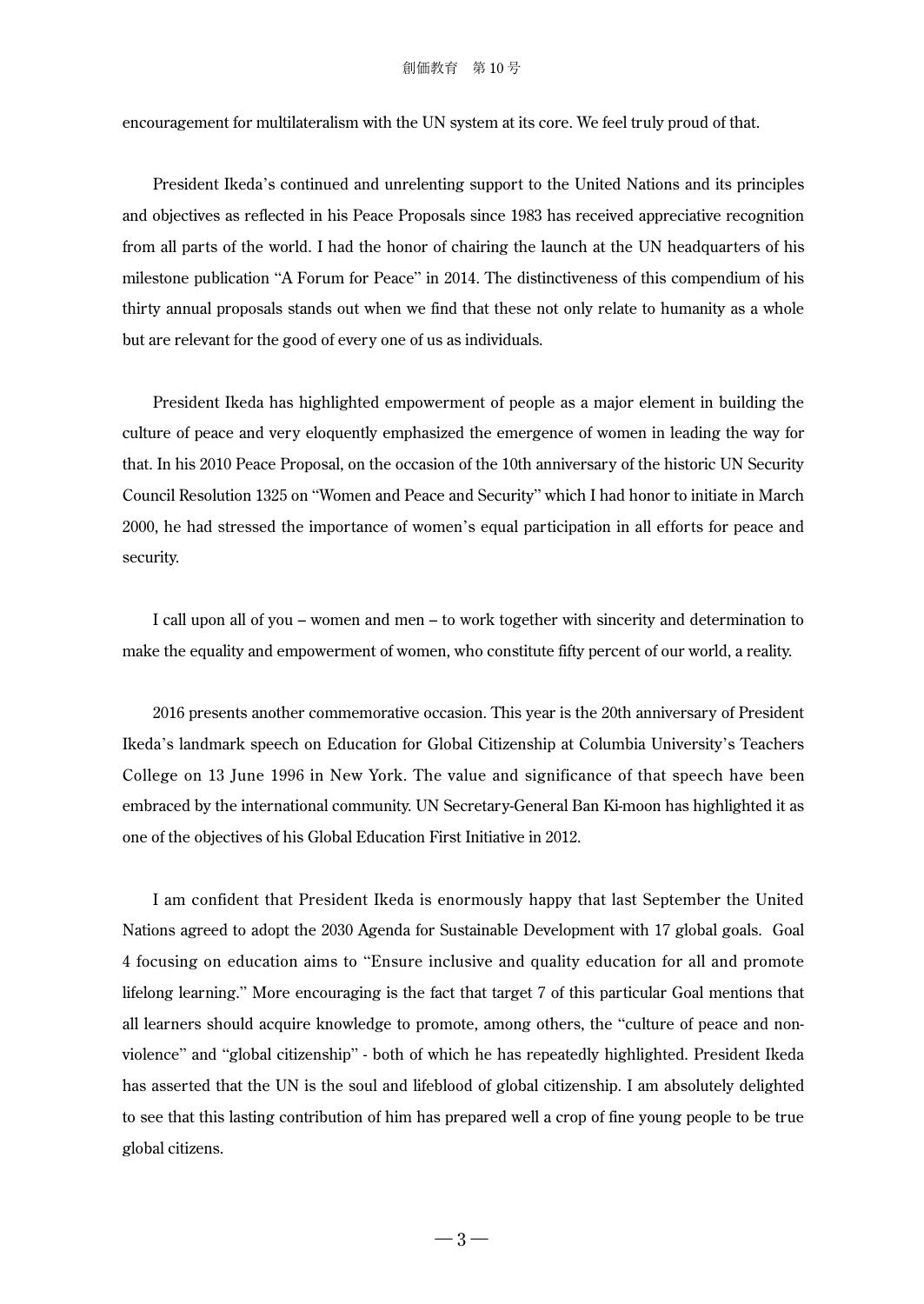## THE CULTURE OF PEACE: AGENDA FOR A NEW GLOBAL CIVILIZATION

I commend the initiative by the students and faculty of the Soka University of America to commemorate the 20th anniversary of President Ikeda's Columbia University speech by convening a world summit of educators this year on exactly the same date. Further, I am privileged to continue teaching my course on "The Culture of Peace" at SUA every January for last few years.

I recall President Ikeda's remarkable words expressing that "real happiness is not the absence of any problems, difficulties, or suffering, rather whenever you find yourself beset by some new harsh trial, adopt a positive attitude and face it bravely as an opportunity to strengthen yourself". Those words by him have instilled such courage and forbearance in so many of us.

It has been an honour for me to know President Ikeda up close and appreciate his unflinching commitment to peace. My meetings with him over the years have again and again strengthened my belief that our world needs the wisdom, dedication, compassion and guidance of a personality like him to spread the message of the culture of peace and human development for the benefit of humankind.

My own life has been shaped over the last half century by various realities, particularly my challenges, struggles and difficulties. Throughout, my family has been my greatest strength. Defying all obstacles as a young Pakistani diplomat, I was inspired to join the liberation war of Bangladesh and engaged as a freedom-fighter to mobilize global support for our sovereign existence as a nation. I am deeply humbled by the opportunity to represent and lead my country at the United Nations and thereafter become the first Under-Secretary-General from Bangladesh at the UN headquarters.

My life's experience has taught me to value peace and equality as the essential components of our existence. They unleash the positive forces of good that are so needed for human progress. My initiatives at the United Nations General Assembly in 1999 on the Culture of Peace, in the Security Council in 2000 on equality of women's participation and in leading the UN system's prioritization of the needs of the world's most vulnerable countries as their champion for six years - all show that when head and heart join together to do something big and worthwhile for humanity no obstacle is insurmountable. If I, as a representative of a vulnerable and impoverished country, can accomplish that, each and every one of you can do even better.

My work has taken me to the farthest corners of the world. From Sierra Leone to Sri Lanka, from Mongolia to Mauritius, from Paraguay to the Philippines, from Kosovo to Kazakhstan, from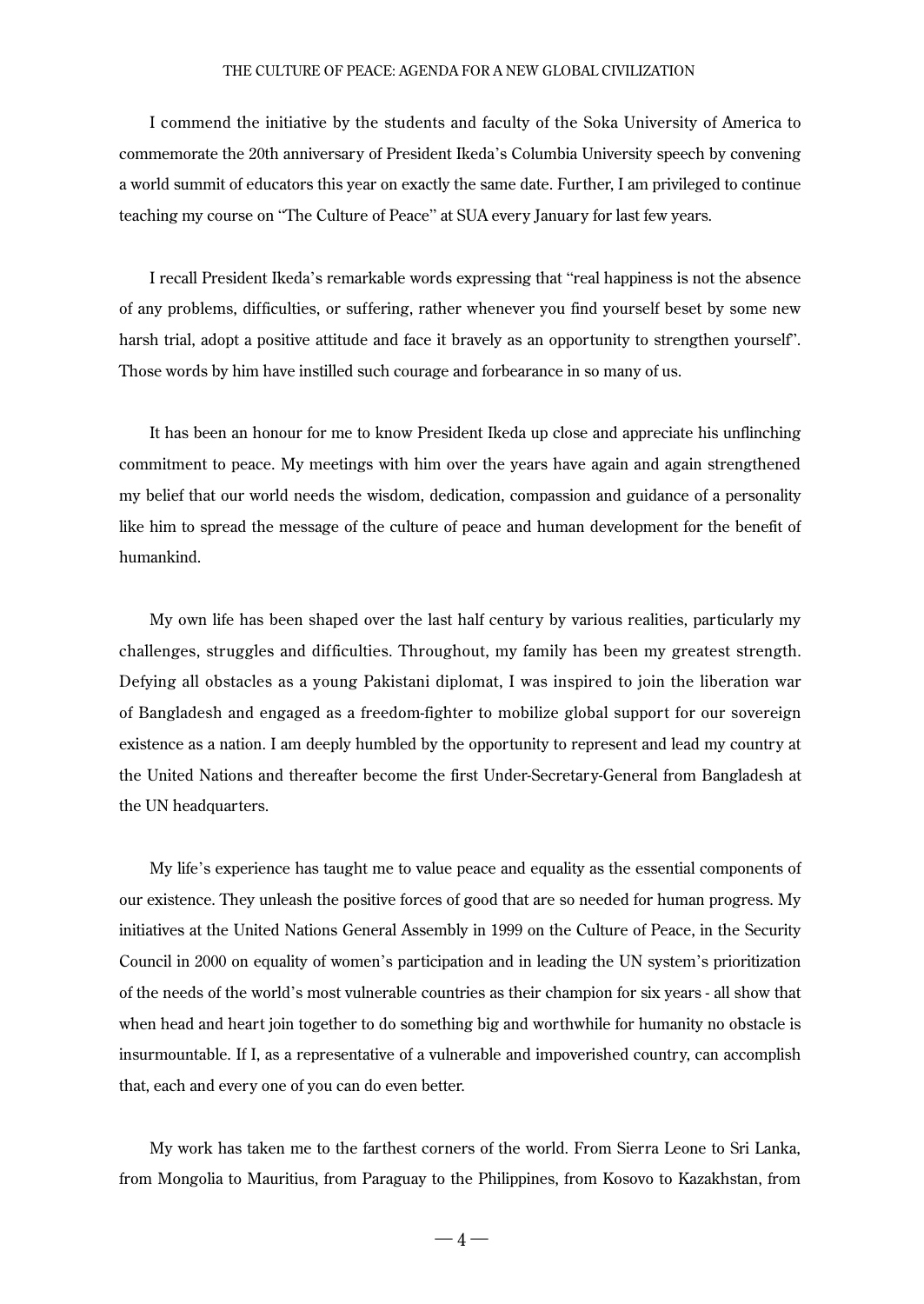Bhutan to the Bahamas to Burkina Faso, I have seen time and again the centrality of the culture of peace and women's equality in our lives. This realization has now become more pertinent in the midst of the ever-increasing militarism and militarization that is destroying both the humanity and our planet.

Peace is inextricably linked with equality between women and men. We should never forget that when women are marginalized, there is no chance for our world to get sustainable peace in the real sense. Women bring a new breadth, quality and balance of vision to a common effort of moving away from the cult of war towards the culture of peace. Women's equality makes our planet safe and secure.

Peace is integral to human existence — in everything we do, in everything we say and in every thought we have, there is a place for peace. Do not isolate peace as something separate. We should know how to relate to one another without being unpleasant, without being violent, without being disrespectful, without neglect, without prejudice. Once we are able to do that, we are able to take the next step forward in building the culture of peace. We need to focus on empowering the individual so that each one of us becomes individually an agent of peace and nonviolence. Begin with yourself!

Let us remember that the work for peace is a continuous process. Each one of us can make a difference in that process. Peace cannot be imposed from outside; it must be realized from within.

Seeds of peace exist in all of us. They must be nurtured, cared for, and promoted by us all to flourish and flower.

Before I conclude I would ask you to look into yourselves. In a world where material pursuits seem the be-all and end-all of human endeavor, find a real space for spirituality in your life. In your eagerness to get something quickly, never ever sell your soul. I am confident that you will make every effort to rid yourselves and your fellow men and women of the evils of intolerance and prejudice, ignorance and selfishness that compel us to repeat the cycle of violence.

Your positive goals for yourself should not be pursued at the expense of other people. Recognize and value the positive in others. Recognize your mistakes and take responsibility for those. Do not find a scapegoat for your own failures.

Confidence is essential, but it should not be misplaced. Do not be dogmatic to stagnate. Be